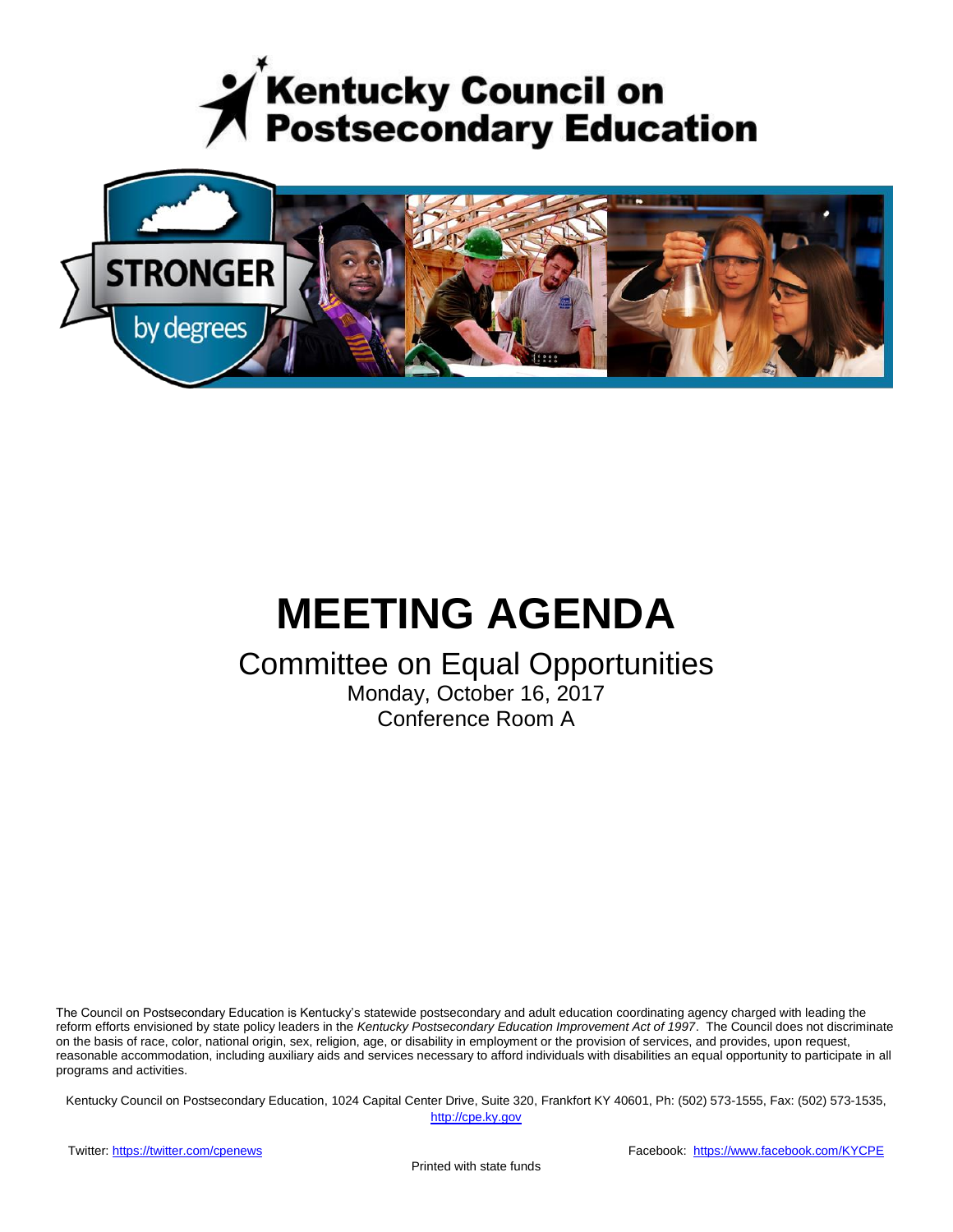# **AGENDA**

Committee on Equal Opportunities

## Council on Postsecondary Education Monday, October 16, 2017 1:00 PM Conference Room A

| 2. Approval of Minutes<br>a. Minutes - July 20-21, 2017<br>b. Minutes - April 10, 2017<br>9<br>3. Comments - Dr. Aaron Thompson, Executive Vice President and Chief Academic<br><b>Officer</b><br>4. Report from the September Council Meeting<br>5. ACTION: 2018 Proposed Meeting Dates<br>10<br>6. Diversity Planning Timeline - Updated<br>11<br>7. Discussion: Future Meetings<br>a. Meeting Needs - CEO Members<br>b. Meeting Needs - Campus Representatives<br>c. Structure of Campus Visits<br>8. Status Reports: Initial Implementation of New Institutional Diversity Plans<br>a. Murray State University: Ms. Cami Duffy<br>b. Western Kentucky University: Dr. Lynne Holland<br>c. Eastern Kentucky University: Dr. Timothy Forde<br>d. Northern Kentucky University: Dr. Kathleen Roberts<br>e. Morehead State University: Mr. Charles Holloway<br>f. University of Kentucky: Dr. Sonja Feist-Price<br>g. University of Louisville: Dr. Mordean Taylor-Archer<br>h. KCTCS: Ms. Natalie Gibson<br>i. Kentucky State University: Dr. Candice Jackson<br>9. Other Business<br>a. Middle School Enrichment Program Proposal: Mr. Corey Bellamy, Dr. Brian | 1. Roll Call |   |
|-------------------------------------------------------------------------------------------------------------------------------------------------------------------------------------------------------------------------------------------------------------------------------------------------------------------------------------------------------------------------------------------------------------------------------------------------------------------------------------------------------------------------------------------------------------------------------------------------------------------------------------------------------------------------------------------------------------------------------------------------------------------------------------------------------------------------------------------------------------------------------------------------------------------------------------------------------------------------------------------------------------------------------------------------------------------------------------------------------------------------------------------------------------------|--------------|---|
|                                                                                                                                                                                                                                                                                                                                                                                                                                                                                                                                                                                                                                                                                                                                                                                                                                                                                                                                                                                                                                                                                                                                                                   |              |   |
|                                                                                                                                                                                                                                                                                                                                                                                                                                                                                                                                                                                                                                                                                                                                                                                                                                                                                                                                                                                                                                                                                                                                                                   |              | 3 |
|                                                                                                                                                                                                                                                                                                                                                                                                                                                                                                                                                                                                                                                                                                                                                                                                                                                                                                                                                                                                                                                                                                                                                                   |              |   |
|                                                                                                                                                                                                                                                                                                                                                                                                                                                                                                                                                                                                                                                                                                                                                                                                                                                                                                                                                                                                                                                                                                                                                                   |              |   |
|                                                                                                                                                                                                                                                                                                                                                                                                                                                                                                                                                                                                                                                                                                                                                                                                                                                                                                                                                                                                                                                                                                                                                                   |              |   |
|                                                                                                                                                                                                                                                                                                                                                                                                                                                                                                                                                                                                                                                                                                                                                                                                                                                                                                                                                                                                                                                                                                                                                                   |              |   |
|                                                                                                                                                                                                                                                                                                                                                                                                                                                                                                                                                                                                                                                                                                                                                                                                                                                                                                                                                                                                                                                                                                                                                                   |              |   |
|                                                                                                                                                                                                                                                                                                                                                                                                                                                                                                                                                                                                                                                                                                                                                                                                                                                                                                                                                                                                                                                                                                                                                                   |              |   |
|                                                                                                                                                                                                                                                                                                                                                                                                                                                                                                                                                                                                                                                                                                                                                                                                                                                                                                                                                                                                                                                                                                                                                                   |              |   |
|                                                                                                                                                                                                                                                                                                                                                                                                                                                                                                                                                                                                                                                                                                                                                                                                                                                                                                                                                                                                                                                                                                                                                                   |              |   |
|                                                                                                                                                                                                                                                                                                                                                                                                                                                                                                                                                                                                                                                                                                                                                                                                                                                                                                                                                                                                                                                                                                                                                                   |              |   |
|                                                                                                                                                                                                                                                                                                                                                                                                                                                                                                                                                                                                                                                                                                                                                                                                                                                                                                                                                                                                                                                                                                                                                                   |              |   |
|                                                                                                                                                                                                                                                                                                                                                                                                                                                                                                                                                                                                                                                                                                                                                                                                                                                                                                                                                                                                                                                                                                                                                                   |              |   |
|                                                                                                                                                                                                                                                                                                                                                                                                                                                                                                                                                                                                                                                                                                                                                                                                                                                                                                                                                                                                                                                                                                                                                                   |              |   |
|                                                                                                                                                                                                                                                                                                                                                                                                                                                                                                                                                                                                                                                                                                                                                                                                                                                                                                                                                                                                                                                                                                                                                                   |              |   |
|                                                                                                                                                                                                                                                                                                                                                                                                                                                                                                                                                                                                                                                                                                                                                                                                                                                                                                                                                                                                                                                                                                                                                                   |              |   |
|                                                                                                                                                                                                                                                                                                                                                                                                                                                                                                                                                                                                                                                                                                                                                                                                                                                                                                                                                                                                                                                                                                                                                                   |              |   |
|                                                                                                                                                                                                                                                                                                                                                                                                                                                                                                                                                                                                                                                                                                                                                                                                                                                                                                                                                                                                                                                                                                                                                                   |              |   |
|                                                                                                                                                                                                                                                                                                                                                                                                                                                                                                                                                                                                                                                                                                                                                                                                                                                                                                                                                                                                                                                                                                                                                                   |              |   |
|                                                                                                                                                                                                                                                                                                                                                                                                                                                                                                                                                                                                                                                                                                                                                                                                                                                                                                                                                                                                                                                                                                                                                                   |              |   |
|                                                                                                                                                                                                                                                                                                                                                                                                                                                                                                                                                                                                                                                                                                                                                                                                                                                                                                                                                                                                                                                                                                                                                                   |              |   |
|                                                                                                                                                                                                                                                                                                                                                                                                                                                                                                                                                                                                                                                                                                                                                                                                                                                                                                                                                                                                                                                                                                                                                                   |              |   |
| Dunican, Ms. Ann Morgan                                                                                                                                                                                                                                                                                                                                                                                                                                                                                                                                                                                                                                                                                                                                                                                                                                                                                                                                                                                                                                                                                                                                           |              |   |

10. Adjourn

# **Next Meeting - January 22, 2018, Eastern Kentucky University**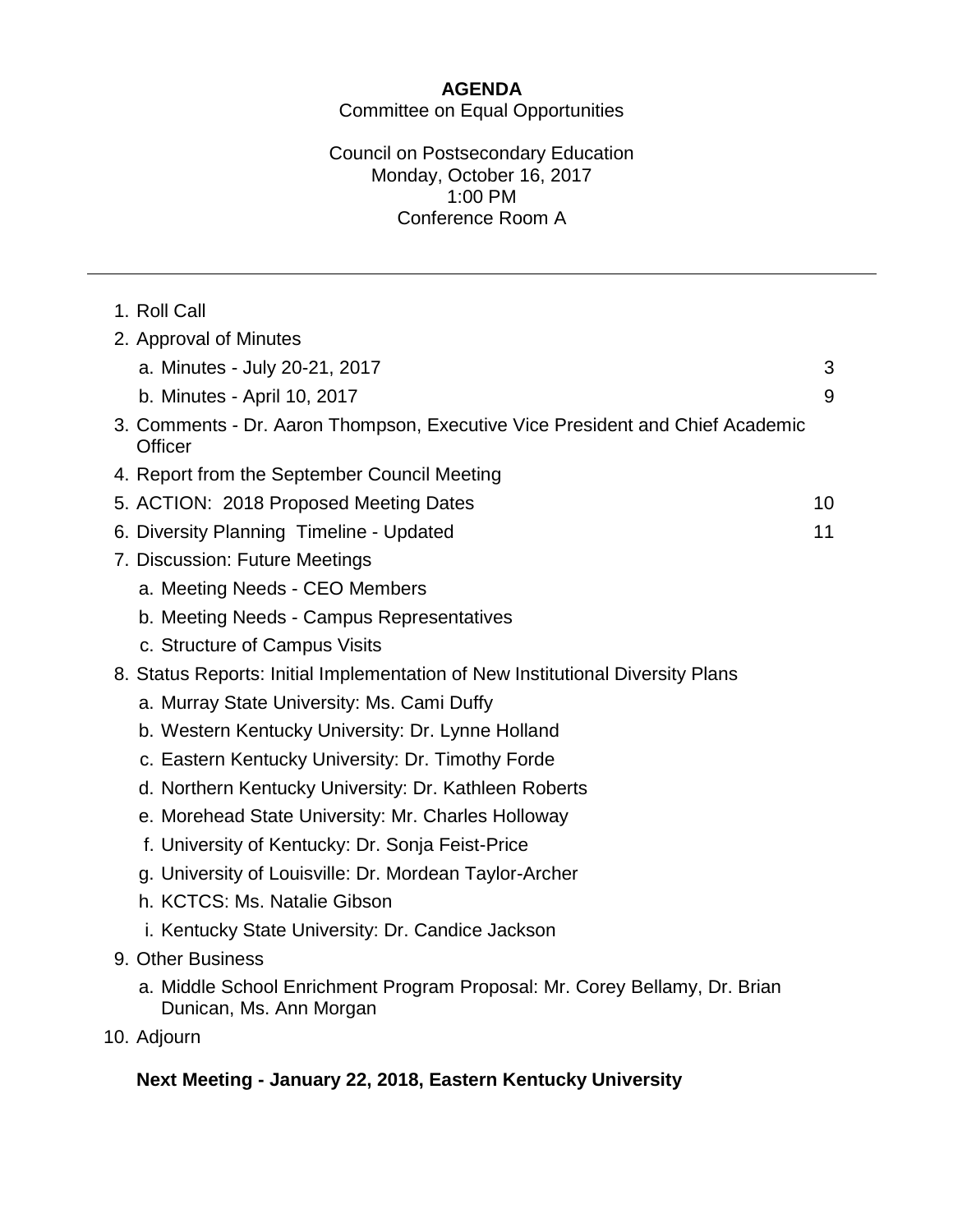#### **Minutes Council on Postsecondary Education Committee on Equal Opportunities July 20-21, 2017**

The Committee on Equal Opportunities met July 20-21, 2017 at the Council office in Frankfort, Kentucky. Caroline Atkins presided over the meeting.

- WELCOME Aaron Thompson provided opening remarks. Council staff called the roll.
- ROLL CALL Members present: Corey Bellamy, David Carpenter, Brian Dunican, Ling-Yuh Pattie, John Johnson (day two), and Robert Staat.

Members absent: Ann Morgan, Sebastian Torres, Keitha Henderson, Vidya Ravichandran, Shawn Reynolds, and Lizbetthe Rodriguez did not attend the July meeting.

# APPROVAL OF The minutes from the April 10, 2017 meeting were not approved MINUTES due to the absence of a quorum.

INSTITUTIONAL Members of the CEO received directions from Caroline Atkins DIVERSITY PLAN regarding the process to be used to review and provide feedback REVIEW on the campus diversity plans. Travis Powell advised the group on the approval/recommendation process for each campus.

> Each campus asked to provide a brief overview of their campus profile, trend data, targets for 20-21, strategy highlights for the three focus areas, and next steps. The following recommendations were made by the CEO members to the Council for final approval at the September meeting:

> **Murray State University**: There was discussion regarding the proposed targets Murray presented that were less than baseline data (African-American student enrollment and workforce diversity management occupations). Cami Duffy clarified that in their area of geographic responsibility, the underrepresented minority (URM) student populations for high school students was on the decline; for those students who were interested in postsecondary education, there is significant competition for potential enrollees and, there is some difficulty attracting faculty to a rural area, in addition to salary competition.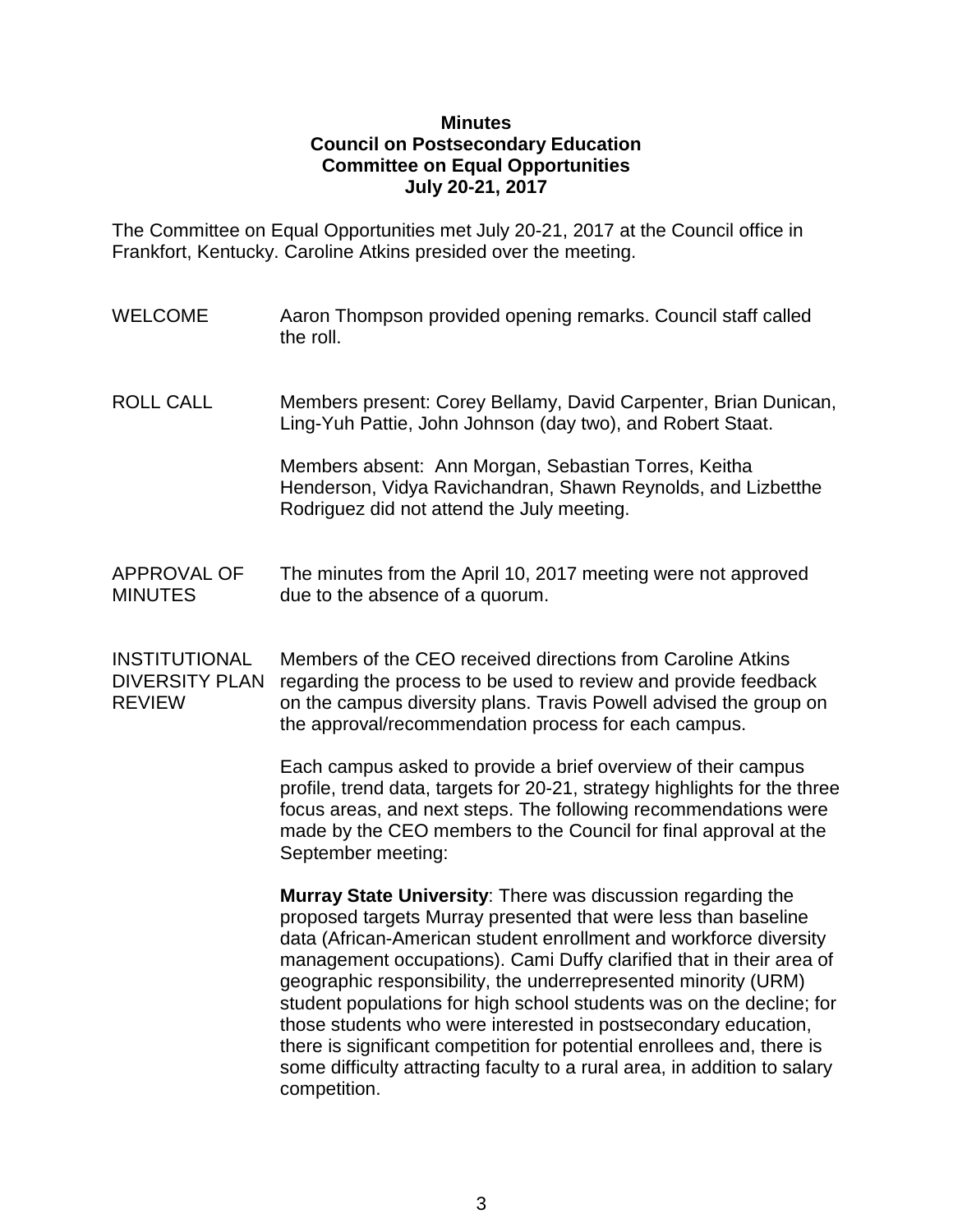Brian Duncan made a motion to approve the plan submitted by MuSu. Ling-Yuh Pattie seconded the motion. Corey Bellamy opposed plan approval citing concerns that the proposed targets for underrepresented minority enrollment are not sufficient to increase diversity on the campus.

**Western Kentucky University**: There was discussion regarding the underrepresented minority population in Western's area of geographic responsibility (AGR) and if the proposed targets close achievement gaps. Lynne Holland and Martha Sales clarified that the current enrollment on campus exceeds the underrepresented minority population in their AGR. There were no suggestions for the plan.

Robert Staat made a motion to approve the plan submitted by WKU. David Carpenter seconded the motion

**Northern Kentucky University**: Members of the CEO asked about the number of out-of-state students who receive reciprocity agreements. Kathleen Roberts did not have that data readily available. There were no suggestions for the plan.

Robert Staat made a motion to approve the plan submitted by NKU. David Carpenter seconded the motion.

**Morehead State University**: Members of the CEO asked for overall graduation rates at MoSU. Charles Holloway did not have that data readily available. There was discussion regarding the low number of URM management occupations (2) on the campus and members of the CEO suggested increased recruitment efforts in this area. The CEO also pointed out that although one strategy to be implemented outlined the need to expand the campus definition of diversity, the plan did not identify services, supports and programming specifically for the LGBTQ (lesbian/gay/bisexual/ Transgender/queer) population (students, faculty, and staff). Charles informed the group that several workshop sessions are held through the academic year in support of this diverse population. There were no additional suggestions for the plan.

David Carpenter made a motion to approve the plan submitted by MoSU. Robert Staat seconded the motion.

**Kentucky State University**: Members of the CEO asked if the university would lose its HBCU status if the proposed plan to increase White and Hispanic enrollment was successful and the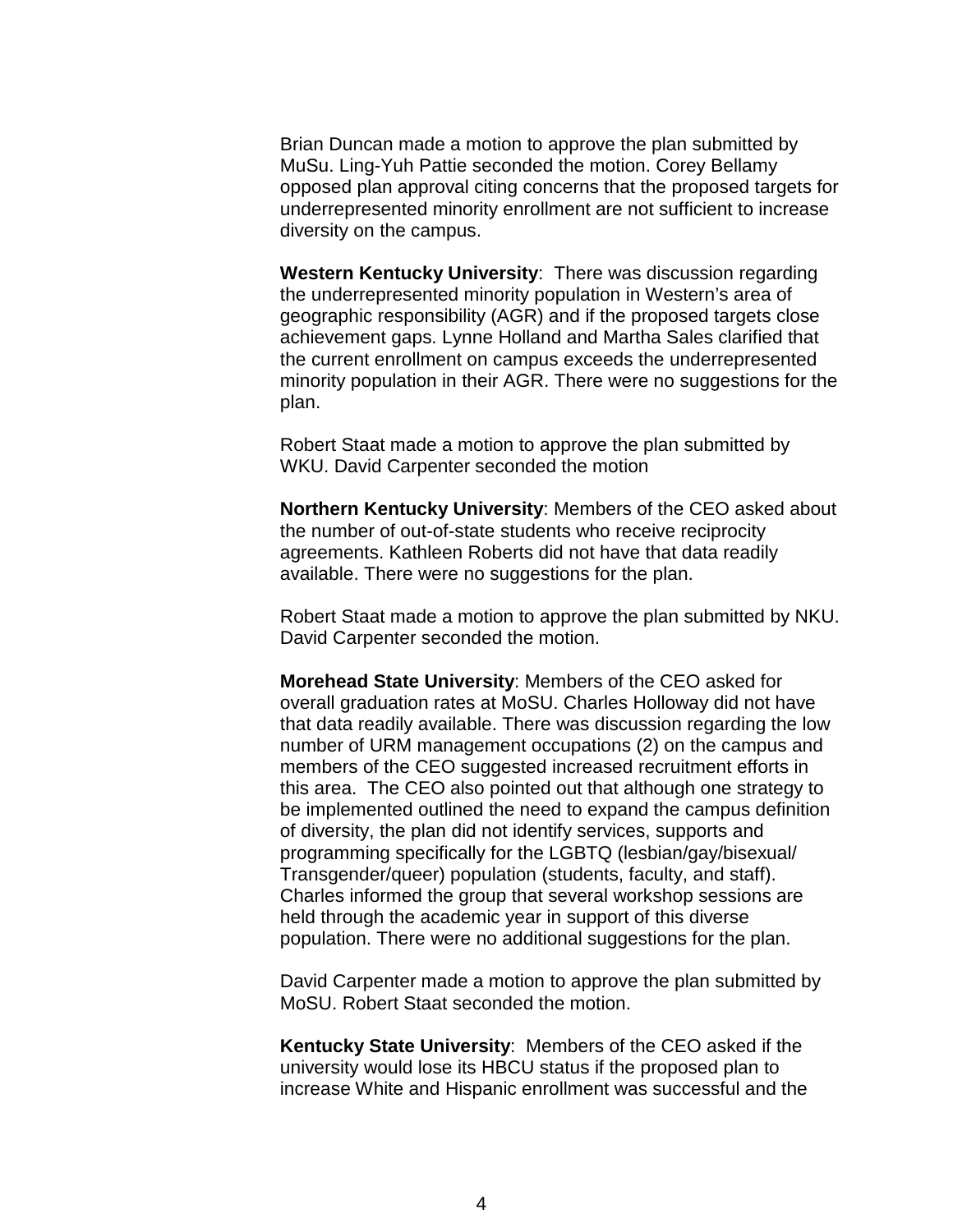campus had less than 50% African American students. Candice Jackson advised that this would not impact their HBCU status. Campus staff advised that 496 new full-time freshmen are tentatively enrolled for the fall 2017 semester.

Ling-Yuh Pattie made a motion to approve the plan submitted by KSU. Robert Staat seconded the motion. Corey Bellamy opposed plan approval citing concerns due to the projected decrease in African American student enrollment.

**University of Louisville**: Members of the CEO asked for an update on SACS accreditation. Mordean Taylor-Archer advised that the institution was working toward compliance with accreditation standards, and campus leadership did not anticipate additional issues and were confident the probationary status would not be prolonged. The CEO asked for overall graduation rates, which Mordean shared.

David Carpenter made a motion to approve the plan submitted by UofL. Ling-Yuh Pattie seconded the motion. Robert Staat abstained from voting.

**Eastern Kentucky University**: There were no suggestions for the diversity plan.

Ling-Yuh Pattie made a motion to approve the plan submitted by EKU. Robert Staat seconded the motion. Corey Bellamy opposed plan approval citing concerns that the proposed targets for underrepresented minority enrollment are not sufficient to increase diversity on the campus.

**University of Kentucky**: There were no suggestions for the diversity plan.

Robert Staat made a motion to approve the plan submitted by UK. Ling-Yuh Pattie seconded the motion.

#### **Jefferson Community and Technical College**: The CEO

suggested that the campus reach out to ministerial associations/groups to assist with the recruitment of URM students, faculty, and staff. They also suggested that Jefferson revisit student success targets—particularly graduation rates—and be more ambitious with those targets.

Robert Staat made a motion to approve the plan submitted by Jefferson CTC. Ling-Yuh Pattie seconded the motion.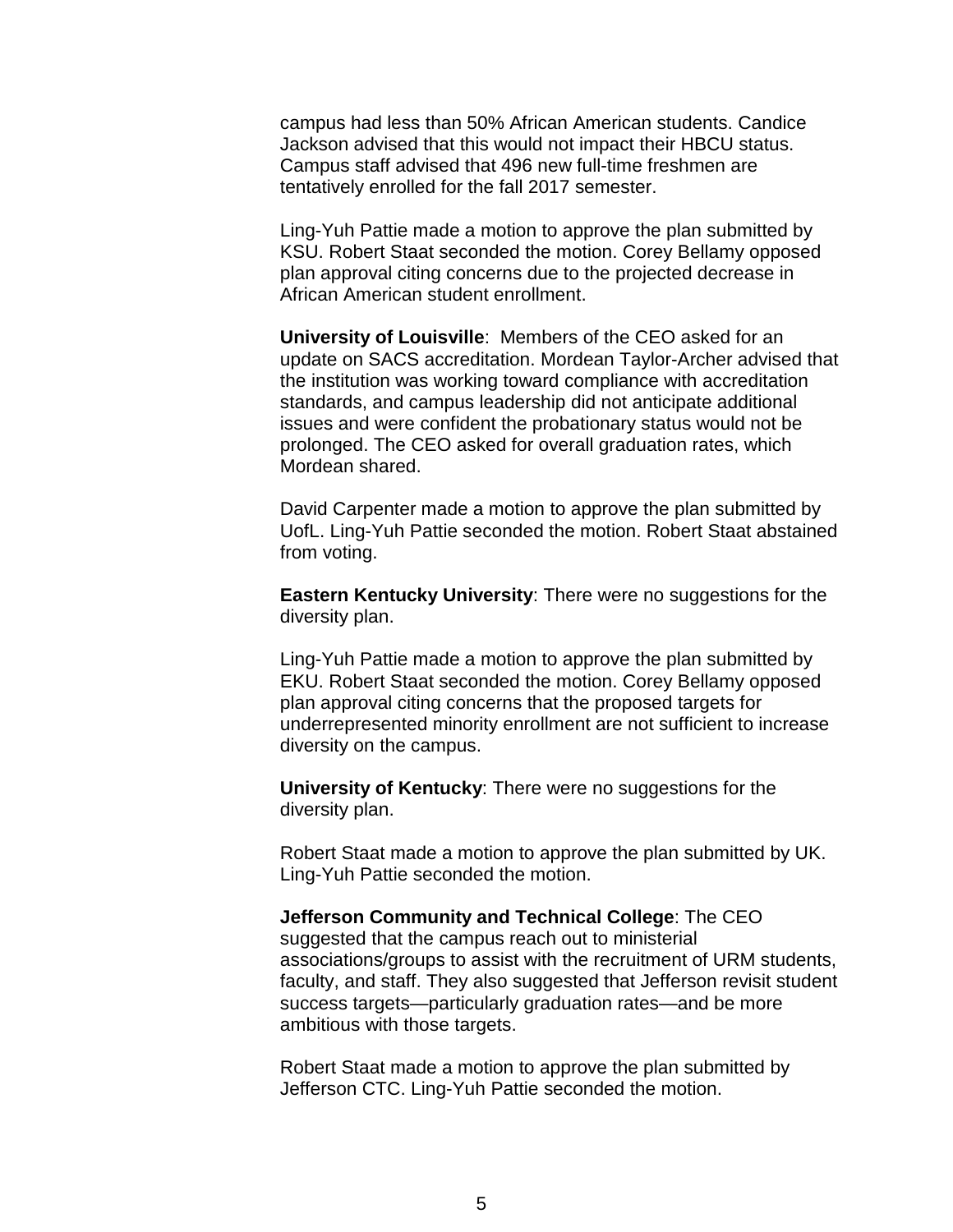**Madisonville Community College**: The CEO suggested that the campus take a deeper look at the atmosphere on campus and/or the surrounding community that is impacting their ability to attract more people of color for employment. They also suggested that Madisonville revisit enrollment targets and consider increasing those targets.

David Carpenter made a motion to approve the plan submitted by Madisonville CC. Robert Staat seconded the motion.

**West Kentucky Community and Technical College**: There were no suggestions for the diversity plan.

Robert Staat made a motion to approve the plan submitted by West Ky CTC. Corey Bellamy seconded the motion.

**Owensboro Community and Technical College**: The CEO suggested that the campus further explore the atmosphere on campus and/or the surrounding community that is impacting their ability to retain diverse faculty and staff. The campus advised they recently hired three URM employees. The CEO also suggested that Owensboro reach out to potential URM hires utilizing the Louisville Defender and American Baptist. Last, the CEO asked that target data for student success metrics be included in the plan.

Robert Staat made a motion to approve the plan submitted by Owensboro CTC. Corey Bellamy seconded the motion.

**Elizabethtown Community and Technical College**: There were no suggestions for the diversity plan.

Robert Staat made a motion to approve the plan submitted by Elizabethtown CTC. David Carpenter seconded the motion.

**Hopkinsville Community College**: The CEO suggested that the campus consider revisiting student success targets and being more ambitious with target setting. They recommended infusing/embedding diversity and cultural competency into FYE courses in support of URM student success.

Robert Staat made a motion to approve the plan submitted by Hopkinsville CC. Ling-Yuh Pattie seconded the motion.

**Henderson Community College**: The CEO suggested reaching out to predominately Hispanic faith based institutions for enrollment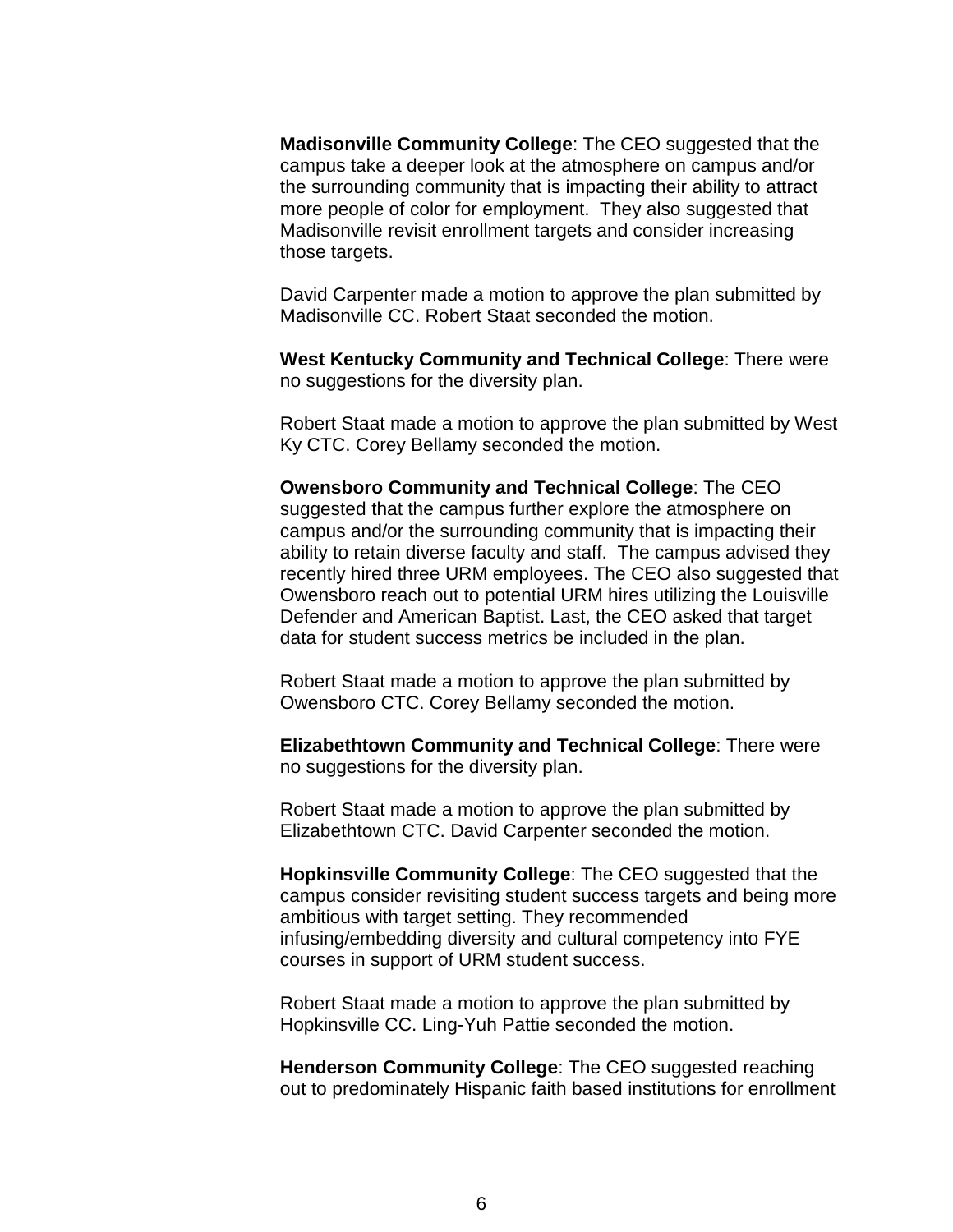purposes. They also recommended infusing/embedding diversity and cultural competency into FYE courses in support of URM student success.

Robert Staat made a motion to approve the plan submitted by Henderson CC. Brian Dunican seconded the motion.

**Southeast Kentucky Community and Technical College**: Based on comments regarding the underprepared status of URM students, the CEO suggested implementing the corequisite model. Henderson advised that they plan to implement this model in the fall of 2017.

Ling-Yuh Pattie made a motion to approve the plan submitted by Southeast Ky CTC. Robert Staat seconded the motion.

**Southcentral Kentucky Community and Technical College**: The CEO asked that target data be included in the plan.

Robert Staat made a motion to approve the plan submitted by Southcentral Ky CTC. David Carpenter seconded the motion.

**Somerset Community College**: The CEO asked that target data be included in the plan. They also suggested that Somerset revisit enrollment targets and consider increasing those targets.

Robert Staat made a motion to approve the plan submitted by Somerset CC. Ling-Yuh Pattie seconded the motion.

**Hazard Community and Technical College:** The CEO suggested that Hazard revisit enrollment and student success targets (particularly retention for low-income students) and consider being more ambitious.

Robert Staat made a motion to approve the plan submitted by Hazard CTC. Ling-Yuh Pattie seconded the motion. Corey Bellamy opposed plan approval citing concerns that the proposed targets for graduation rates are too low and faculty diversity should be increased.

**Gateway Community and Technical College**: The CEO suggested that Gateway revisit student success targets (particularly graduation rates for URM) and consider being more ambitious. The CEO also expressed concerns that achievement gaps are increasing, based on the current targets set.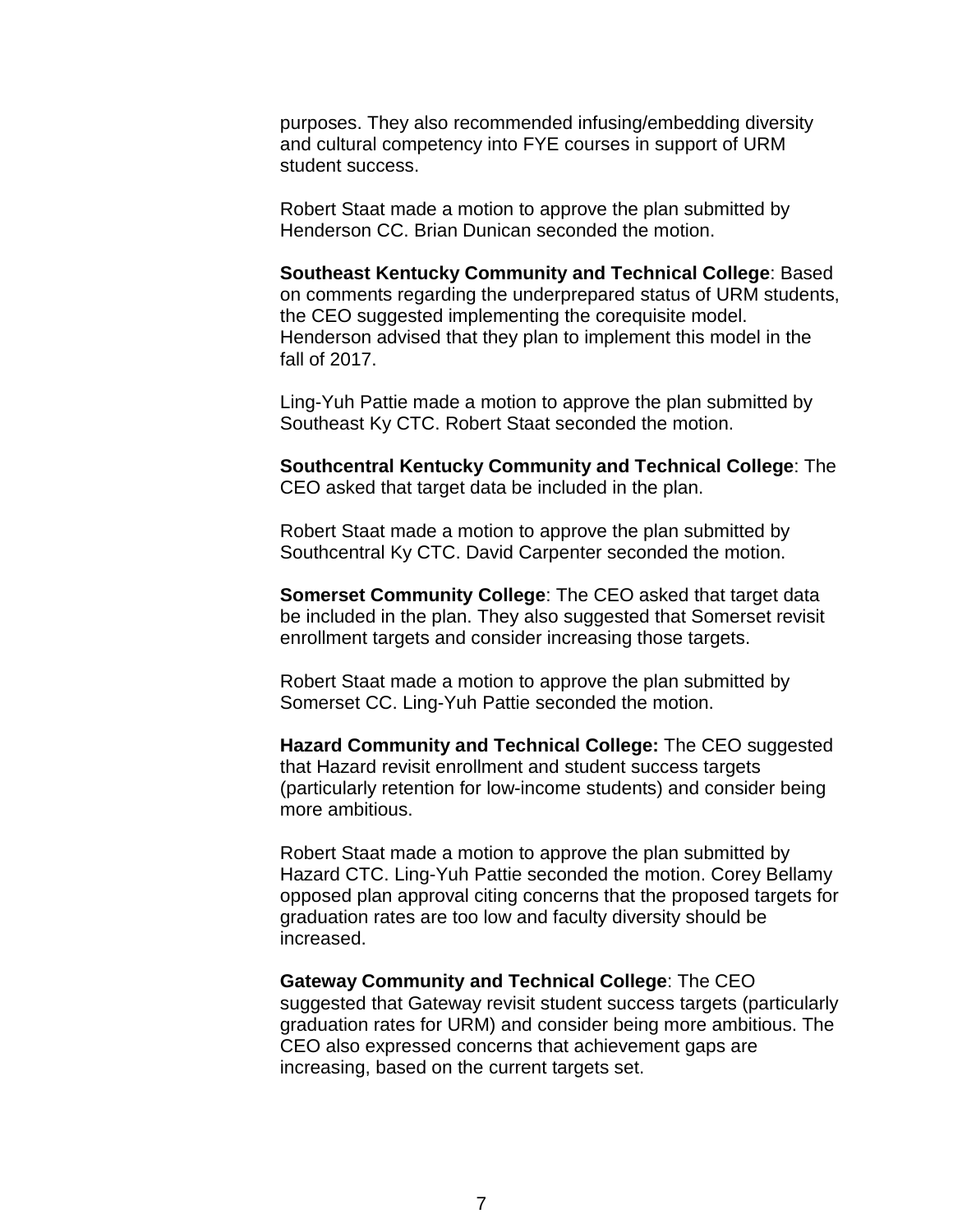David Carpenter made a motion to approve the plan submitted by Gateway CTC. Corey Bellamy seconded the motion.

**Big Sandy Community and Technical College**: The CEO suggested that Big Sandy revisit workforce diversity targets and consider more ambitious targets. The CEO also asked that target data be included in the plan.

Robert Staat made a motion to approve the plan submitted by Big Sandy CTC. Ling-Yuh Pattie seconded the motion.

**Ashland Community and Technical College:** The CEO suggested that Ashland revisit workforce diversity, enrollment, and student success targets and consider more ambitious targets. The CEO also asked that target data be included in the plan.

Robert Staat made a motion to approve the plan submitted by Ashland CTC. David Carpenter seconded the motion. Corey Bellamy opposed plan approval citing concerns that the proposed targets for African American students were too low.

**Maysville Community and Technical College**: The CEO suggested that Maysville revisit enrollment targets for African American students and consider more ambitious targets. The CEO also asked that target data be included in the plan.

David Carpenter made a motion to approve the plan submitted by Maysville CTC. Corey Bellamy seconded the motion.

**Bluegrass Community and Technical College:** The CEO also asked that target data be included in the plan.

Robert Staat made a motion to approve the plan submitted by Bluegrass CTC. David Carpenter seconded the motion. Corey Bellamy opposed plan approval citing concerns that the proposed targets for African American and Latino students were too low.

- NEXT MEETING: The next regularly scheduled meeting will be held October 16, 2017, in Frankfort Kentucky.
- ADJOURNMENT: The meeting adjourned at 5:55 pm upon completion of the individual campus presentations.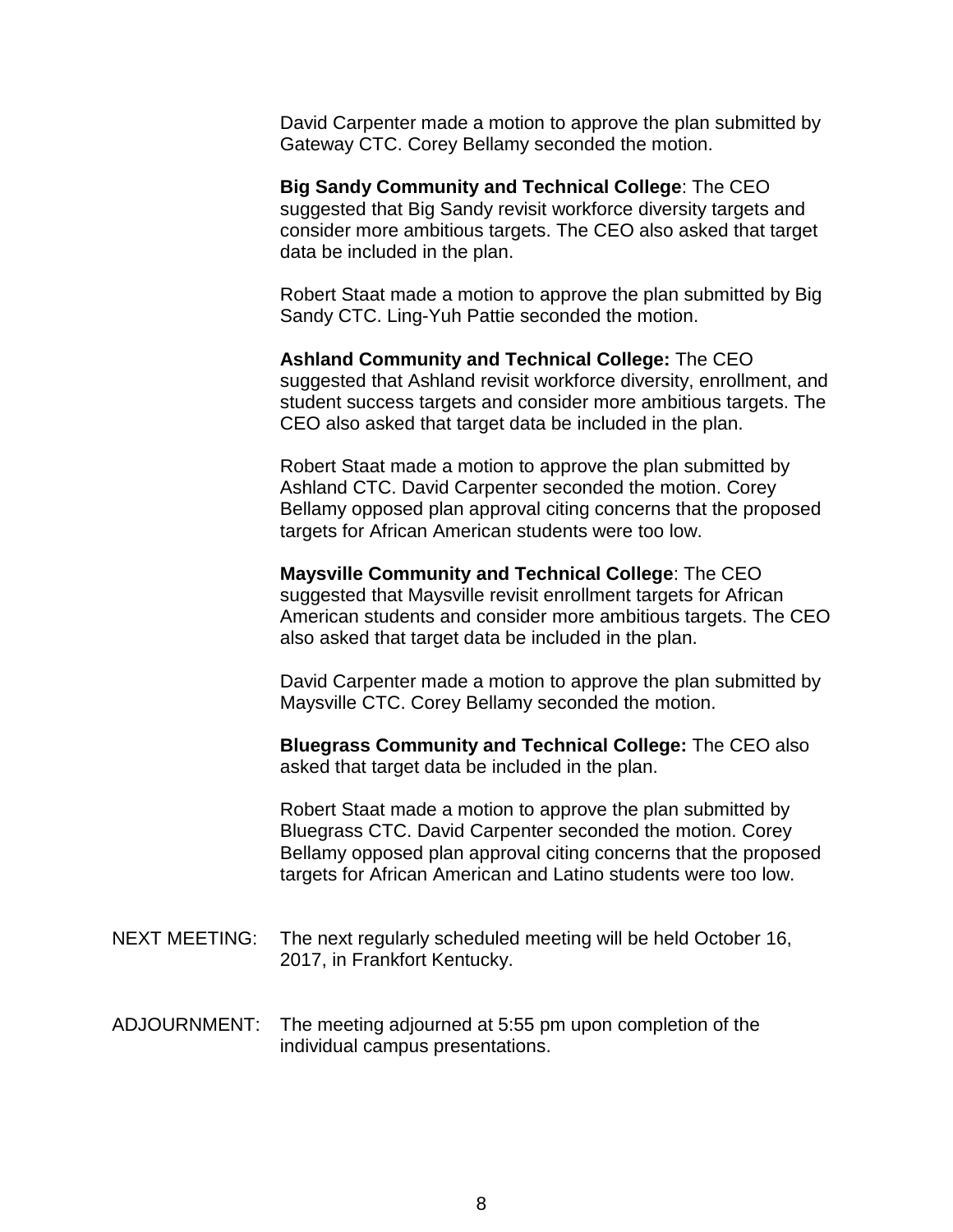#### **Minutes Council on Postsecondary Education Committee on Equal Opportunities April 10, 2017**

The Committee on Equal Opportunities met April 10, 2017, at the Council office in Frankfort, Kentucky. Rana Johnson presided over the meeting.

- WELCOME President Robert L. King provided opening remarks. Council staff called the roll.
- ROLL CALL Members present: Corey Bellamy, David Carpenter, Brian Dunican, Keitha Henderson, John Johnson, Vidya Ravichandran, Shawn Reynolds, Robert Staat, and Sebastian Torres.

Members absent: Ann Morgan, Ling-Yuh Pattie and Lizbetthe Rodriguez did not attend the April meeting.

APPROVAL OF MINUTES The minutes from the January 23, 2017 meeting were reviewed. A motion was made by Mr. David Carpenter to accept the minutes. Mr. Sebastian Torres seconded the motion.

VOTE: The motion passed and was approved.

INSTITUTIONAL DIVERSITY PLAN REVIEW Members of the CEO received directions from Caroline Atkins regarding the formation of teams to review the Institutional Diversity Plans. Team members dispersed throughout the building to meet with campus representatives to provide feedback regarding their draft plans.

- NEXT MEETING The next regularly scheduled meeting will be held July 20-21, 2017, in Frankfort Kentucky.
- ADJOURNMENT The meeting adjourned at 4:30 pm upon completion of the individual campus meetings.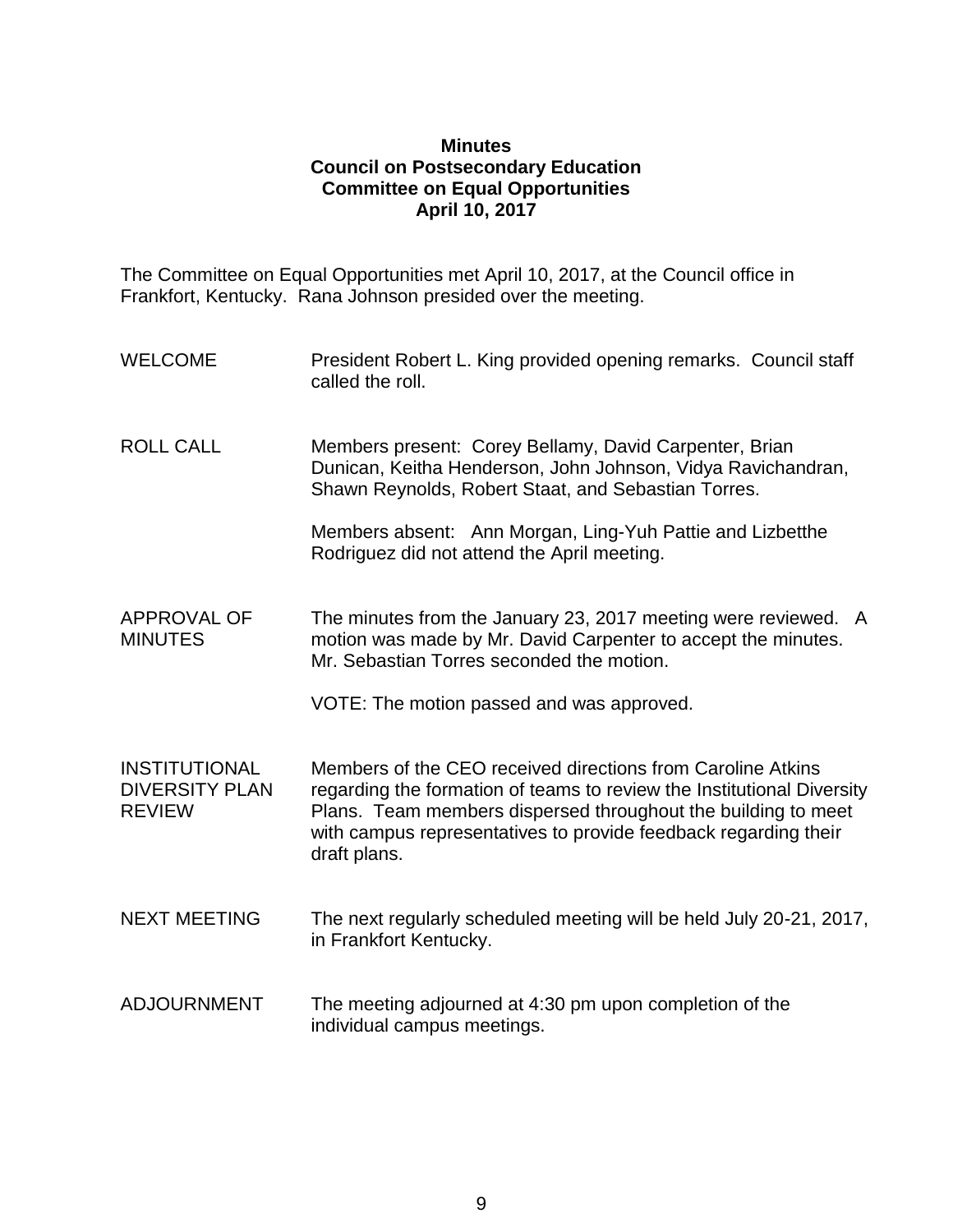#### Council on Postsecondary Education Committee on Equal Opportunities October 16, 2017

### Committee on Equal Opportunities Meeting Calendar

ACTION**:** The staff recommends that the Committee on Equal Opportunities approve the 2018 meeting calendar.

The 2018 proposed meeting dates for the CEO are listed below.

Should conflicts arise, Council staff will work with the CEO chair to reschedule meetings. Details will be provided prior to each meeting and will be posted on the Council's website. The proposed 2018 CEO meeting dates are:

July 23 Site TBA

**Date Location** January 22 Eastern Kentucky University April 30 Western Kentucky University October 22 Bluegrass Community and Technical College- Leestown Campus

Staff preparation by Caroline Atkins